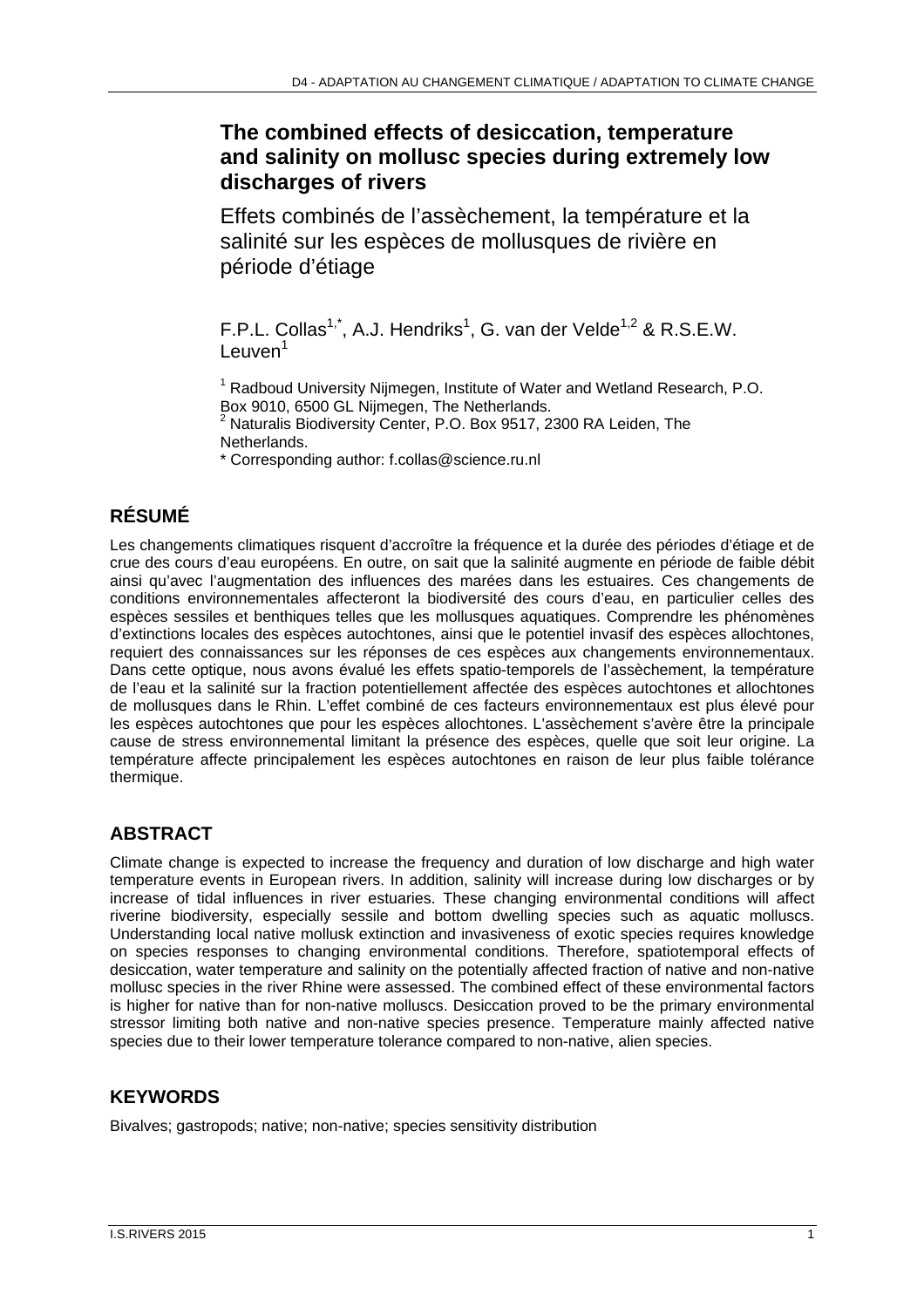#### **INTRODUCTION**

The frequency and duration of extremely low discharges and high water temperature events in Northwestern European rivers is expected to increase due to climate change (Van Vliet et al. 2013). In addition, the salinity of river water may increase due to lower discharges and stronger tidal influences in estuarine areas caused by sea level rising (Verbrugge et al. 2012). Changes in river conditions will also affect riverine biodiversity. An increase in water temperature may lead to a shift from cold-water to thermophilic species. Decreasing discharges will result in desiccation of littoral zones in rivers and water bodies in the floodplain. Dependent on the weather conditions and duration desiccation eventually causes mortality of aquatic species due to air exposure (Collas et al. 2014). With increasing frequencies and duration of extremely low discharges, the likelihood of desiccation events in the littoral zones will also increase thereby affecting local species assemblages. Especially molluscs are sensitive to these changes in environmental conditions due to their sessile or bottom dwelling nature. Moreover, several non-native molluscs species invaded rivers in Europe and had a profound impact on biodiversity and ecosystem functioning. Understanding the responses of native and non-native species to changing river conditions will enable model predictions of climate change impact on riverine biodiversity and ecosystems. As a case study, we assessed the spatiotemporal effects of desiccation, temperature and salinity on native and non-native mollusc assemblages in the littoral zone of the river Rhine.

#### **1 MATERIALS AND METHODS**

Mollusc species sensitivity distributions (SSDs) were derived for desiccation, temperature and salinity (Collas et al. 2014; Verbrugge et al. 2012). These SSDs describe the variation among species in their sensitivity to an environmental factor. The mean and standard deviation of the derived SSDs were used to analyse the spatiotemporal trends of desiccation, water temperature, salinity and combined effects on mollusc species in the littoral zone of the river Rhine (i.e., a groyne field near Lobith). These effects were expressed as the potentially not occurring fraction (PNOF) of species. The combined effects of desiccation, temperature and





salinity were calculated according to the following equation:

$$
PNOF_{\text{DTS}} = 1 - (1 - PNOF_{\text{D}}) * (1 - PNOF_{\text{T}}) * (1 - PNOF_{\text{S}})
$$

Where *D*, *T* and *S* indicate desiccation, temperature and salinity, respectively. Not occurring fractions (NOFs) were derived using field survey data for this location for the period 1988-2003. The relative contributions of PNOFs for individual and multiple stressors to the NOF were calculated for the native and non-native mollusc species pool. Subsequently, a model was constructed that depicts the spatiotemporal variation of combined effects of these stressors on potential species occurrence in the littoral zone (i.e., a groyne field near Lobith). The water level, temperature and salinity data used in the model were obtained from a web-based portal (www.waterbase.nl; Fig. 1).

### **2 RESULTS AND DISCUSSION**

Comparisons of the model predictions with field data on species occurrence during the period 1988- 2003 revealed that the combined PNOF explained 62 and 80% of the actual not occurring fraction for native and non-native species, respectively (data not shown). Native species were strongly affected by both desiccation and temperature (Fig. 2A). Non-native species were predominately affected by desiccation (Fig. 2B). Due to the high effect of desiccation on both native and non-native species, the combined PNOF effect is mainly determined by desiccation.

Predictions for a year with extremely low river discharges show that the combined effect of desiccation, temperature and salinity frequently limits the mollusc species occurrence in the littoral zone of the river Rhine at Lobith. The combined effect is higher for native species than for non-native species.